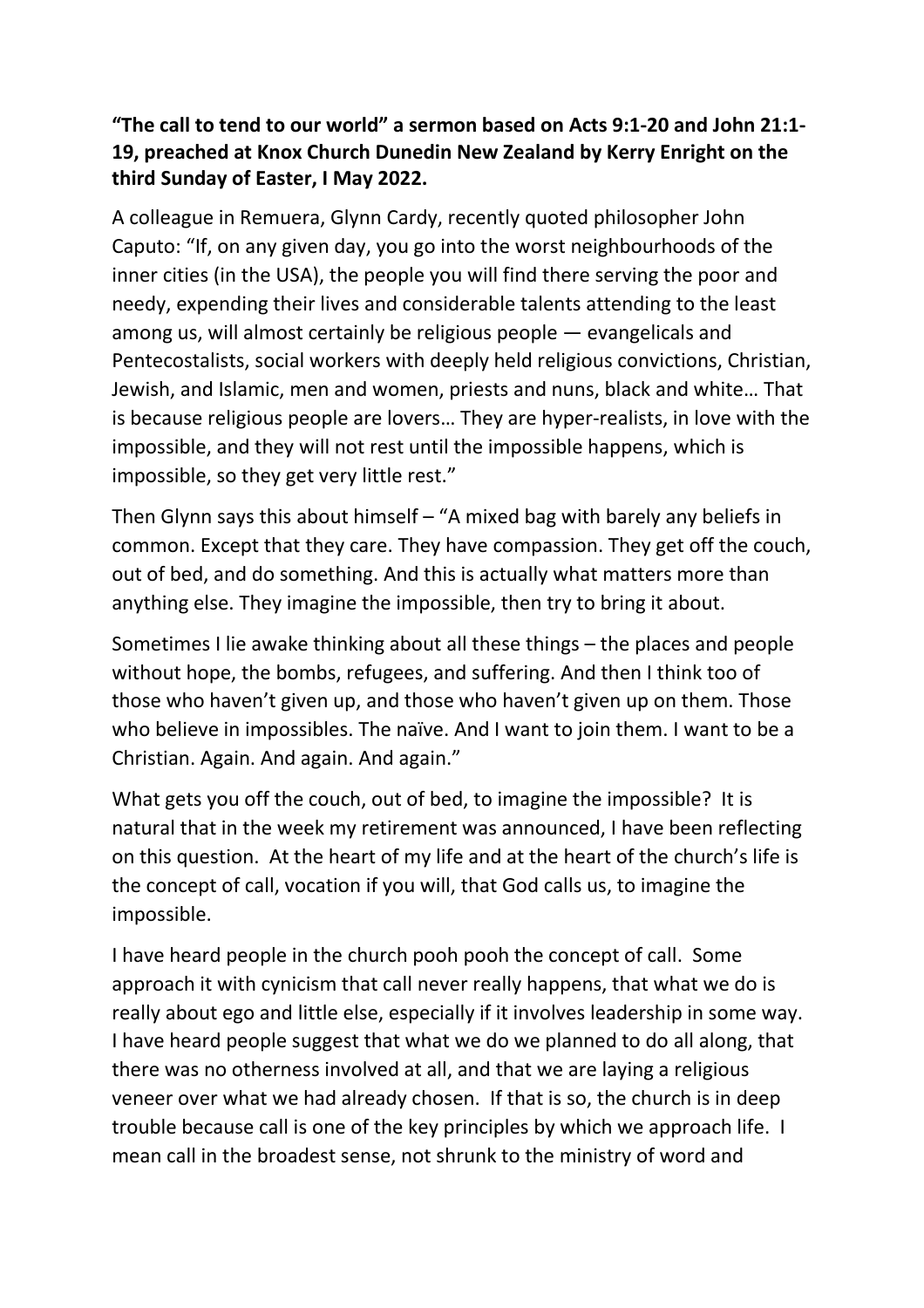sacrament. I have met people who see their Christian life as call in relation to parenting, in relation to their profession, in relation to their retirement. Because call is about all we are, not just what we do. We dramatize that in baptism. Our baptism marks God's call on our life to follow Jesus. The act of professing faith is our eventual acknowledgment of that call.

At the end of Matthew's gospel, the call is direct. It is a command - Go therefore and make disciples of all nations. Many people experience call that way – it is obvious what needs doing. Just do it. Not so for many. No so for me. So I relate to how John speaks of call, by telling a story. I want to demystify call, to enable each of us here relate to that principle in some way.

First, let me say some things about the readings. Paul's conversion can seem unique, yet aspects of it reflect what happens to many people, including me. And conversion continues. I was knocked off a high horse, metaphorically. I didn't need God. I didn't believe in God. And then I was brought down to earth, and not gently. Scales fell from my eyes. I could not understand the Bible at all. It made no sense. Then within a week or so, God used it to speak directly to me. And for Paul the conversion to Christ became conversion to the other, to the hated and despised. So for me, I was converted to love the people I had made fun of and laughed at. This is the story of a lot of people.

Then let's turn to John. John begins by saying "Jesus showed himself and he showed himself in this way." Every call in the church involves coming to terms with Jesus, a Jesus who shows himself to us, often through others, but also in our personal reading of scripture, in our personal praying, in our gathered worship, in conversation. One way or other, call is transmitted through an encounter with the living Christ. But as with the first disciples, it's not always easy to discern whether it is Jesus.

My call to ministry was like sandpaper, grit that would not go away. But how did I know it was a genuine call? Might it be ego? Might it be just a psychological trick I was playing on myself? So I asked others. My Christian friends said – don't do it – the institutional church is dying. Don't tie yourself to it. There are better ways … this was the late seventies when there were new monastic movements especially in Australia and the United States. Australians like Athol Gill and Dave Andrews and John Smith of the radical discipleship movement, linked with base communities. That is where they saw the future of Christianity, and some of what we see now is much related to that movement. But I was in the institution, as an elder. And I loved the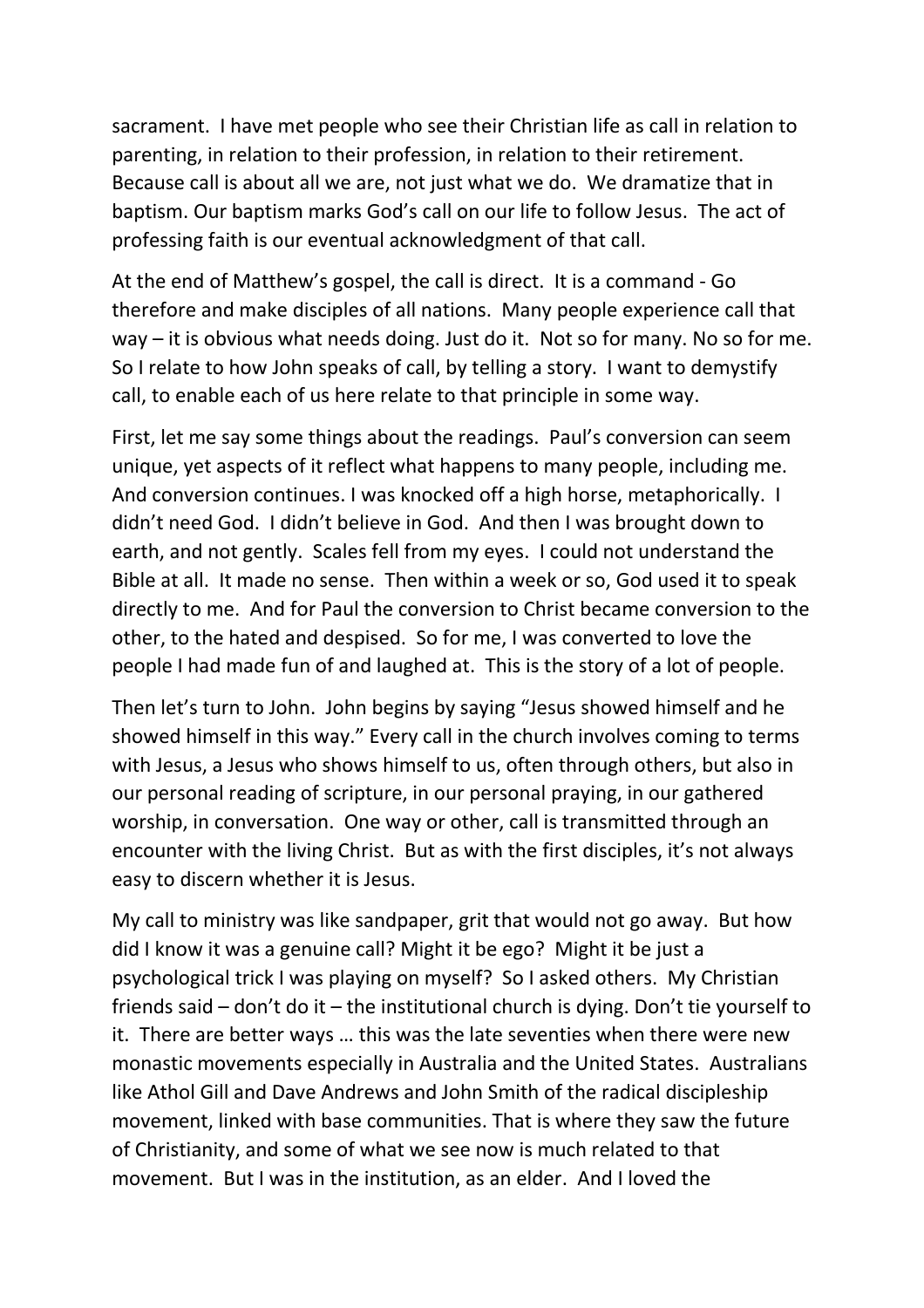interaction that came from the people for whom I had pastoral responsibility. And I had been invited to preach. There were lawyer friends who said, your call is to the law, to working within the system. And I loved the law very much. I enjoyed it. I kept wondering. I talked with my minister Scott McPheat who said he was not surprised and had been expecting this day. And I visited my previous minister, Owen Baragwanath, who said - don't go into the ministry if you can avoid it. And I said, Mr Baragwanath, it won't let me rest. So having decided, I spoke with the church committee and saw a psychologist and a counsellor and another senior minister. Then there was a process of assessment with a committee over a weekend. Until eventually I was accepted. And then every year of our theological education, the question was asked again. And then in being invited to the first congregation, the question was asked again. Every step of the way asking … is this a genuine call of God? At no stage, did a divine megaphone answer yes. But once the church had made its decision, I trusted it, not without doubts. Trusting the church, it was a matter of - just do it. Don't look back. Get on with it. Call is greatly liberating in that respect.

What is here in the John reading? Community – standing around on the beach working out whether it is Jesus calling to them. They needed each other to discern that. Awkward, honest, real questions about what we are living for, giving ourselves to – Children, you have no fish, have you? What are you giving your life to? Is this what you are for? Challenge to act differently – cast your net on the other side of the boat. Don't just keep repeating the pattern, imagining the result will be different. Listen to those who keep pointing us to Christ – "The disciple whom Jesus loved said to Peter – it is the Lord!". Feeling afloat, out on the boat, even in shallow water, but untethered from what had been, set loose from the pattern we had developed, being questioned, challenged, confronted even. The everydayness of it, around the fishing net – how much is spoken to us in our everyday lives, so for me it was amid the practice of law, amid leading a youth group, amid the interactions I had outside the church – the call. And then in the dealing with personal issues – Peter had denied Jesus three times, and now he was being asked three times about his love for Jesus. Here was grace, love, inclusion of one who had denied Jesus. That is the call on our lives in whatever realm we serve, inside or outside the church. Call involves attending to our past, dealing with difficulty, receiving grace, again and again. Knowing that there will come a day when you grow old, you will stretch out your hands and someone else will fashion a belt